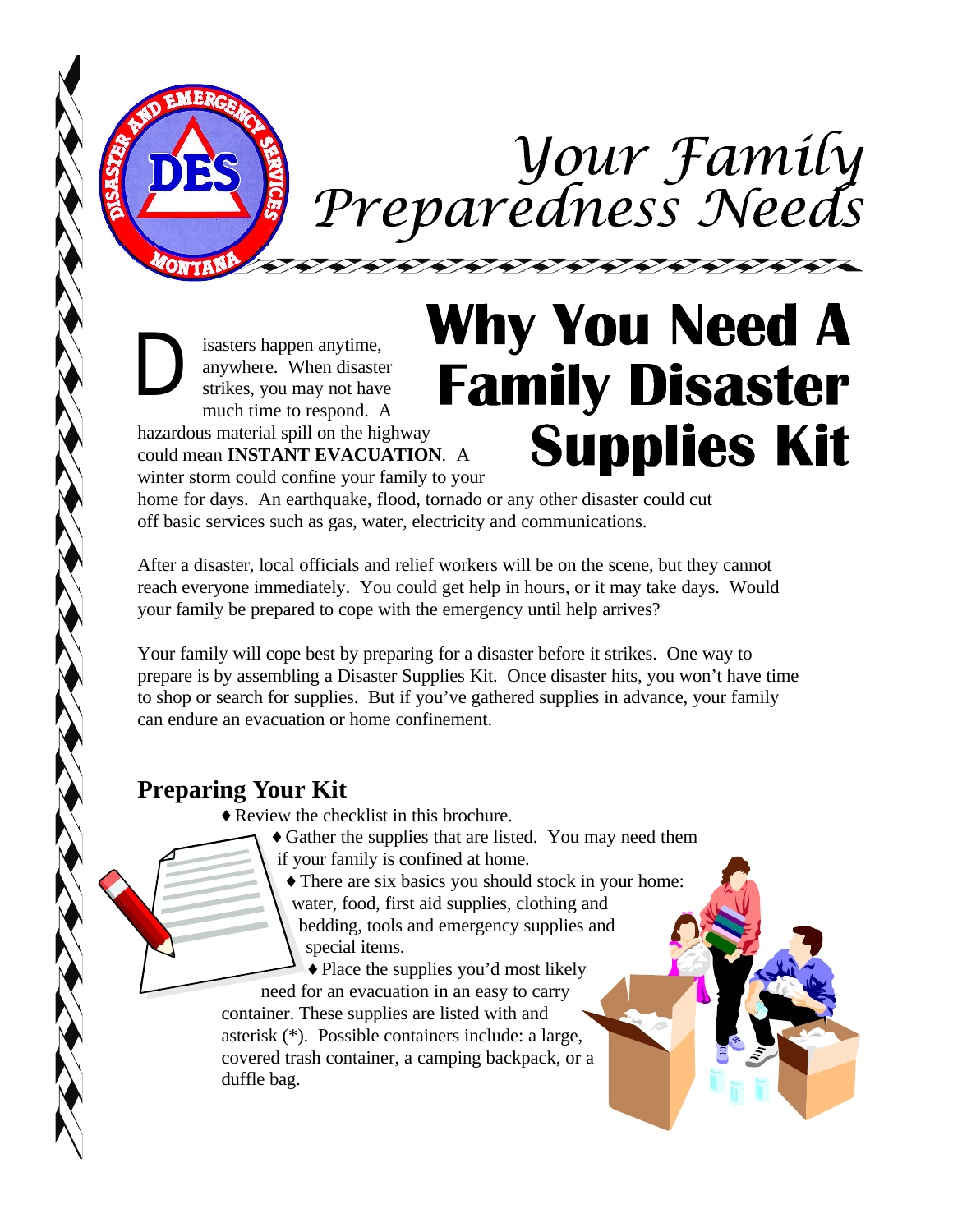#### **Water/Food**

**S**function to the set of the plastic containers such as soft drink both these. Avoid using containers that will decompose or break, such as milk containers or glass bottles. Food grade plastic containers are most suitabl tore water in plastic containers such as soft drink bottles. Avoid using containers that will decompose or break, such as milk containers or glass bottles. Foodnormally active person needs to drink at least two quarts of water each day. Hot environments and intense physical activity can double that amount. Children, nursing mothers and ill people will need more. Store at least a three-day supply of nonperishable food. Select foods that require no refrigeration, preparation, or cooking, and little or no water. If you must heat food, pack a can of sterno. Select food items that are compact and lightweight. Never use empty bleach containers to store water. Clearly mark containers "Drinking Water" with the current date.

#### $\Box$  Dried beef  $\Box$  Jerky  $\Box$  Vienna Sausages **D** Corned Beef Hash  $\Box$  Ready-to-eat canned meats, fish, fruits & vegetables  $\Box$  Potatoes  $\Box$  White rice  $\Box$  Beans  $\Box$  Dry pasta  $\Box$  Flour  $\Box$  Baking powder  $\Box$  Staples-sugar, salt, pepper  $\Box$  Dried Spices  $\Box$  Instant coffee  $\Box$  Tea Bags  $\Box$  Canned soups

#### **Food Storage Tips**

- Keep food in a dry, cool spota dark area if possible.
- Keep food covered at all times.
- Open food boxes or cans carefully so that you can close them tightly after each use.
- Wrap cookies and crackers in plastic bags, and keep them in tight containers.
- Empty opened packages of sugar, dried fruits, and nuts in air-tight containers to protect them from pests.
- Inspect all food for signs of spoilage before use.
- Use foods before they go bad, and replace them with fresh supplies, dated with ink or marker. Place new items at the back of storage area and
- $\Box$  Emergency preparedness manual\*
- $\Box$  Needles, thread
- $\Box$  Mess kits, or paper cups, plates, and plastic utensils\*
- $\Box$  Non-electric can opener, utility knife\*
- □ Battery-operated radio and extra batteries or Solar powered radio\*<br>□ Flash light & extra batteries\*
- Flash light & extra batteries\*
- $\Box$  Chemical light sticks
- $\Box$  Cash or traveler's checks\*
- $\Box$  Map of the area (for locating shelters)\*<br> $\Box$  Fire extinguisher: Small canister, ABC
- Fire extinguisher: Small canister, ABC type
- $\Box$  Waterproof Matches
- $\Box$  Hand axe
- $\Box$  Camp shovel
- $\Box$  Hammer
- $\Box$  Fold-up saw
- $\Box$  Pry bar  $\Box$
- Dust masks
- $\Box$  Roll twine
- $\Box$  Duct tape
- $\Box$  Shut-off wrench, to turn off household gas and water
- $\Box$  Wrenches
- $\Box$  Tube tent
- $\Box$  Cooking stove & fuel
- $\Box$  Candles
- $\Box$  Water purification tablets

# **First Aid Kit**

Assemble a first aid kit for your home and one for each vehicle. A first aid kit should include:



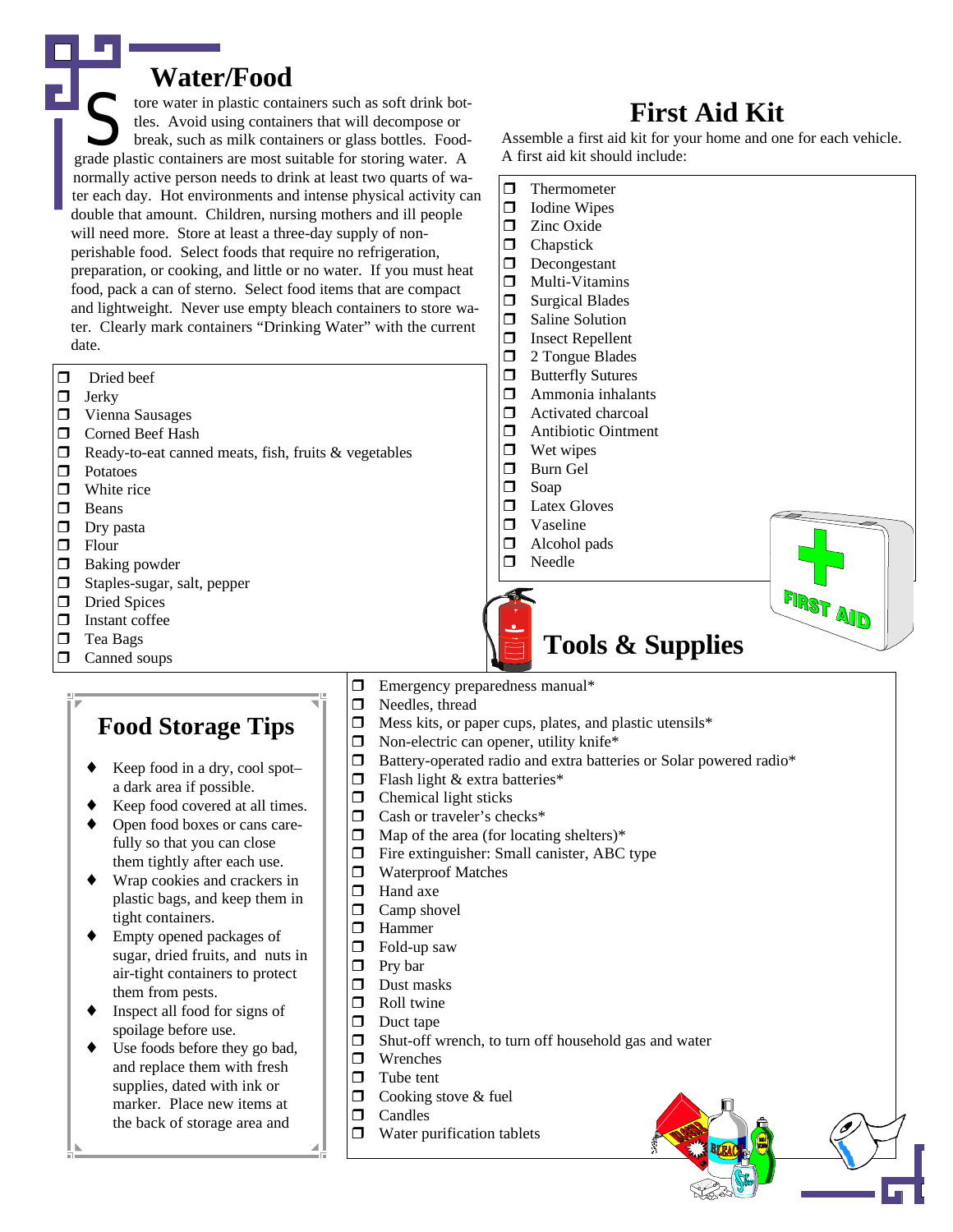#### **What to Do When the Power Goes Out!**

*Power failures have many causes: storms, construction mishaps, earthquakes, extreme heat, and severe weather to name a few. Below are a few safety tips that should help you avoid problems until the situation is resolved.*

- $\Box$  Check to see if your neighbors have electricity. Perhaps the problem is only yours and a new fuse or resetting the circuit breaker is all that is needed.
- $\Box$  If you determine that you have a problem, report it to your local utility company.
- $\Box$  Turn off major appliances to avoid overload when the power is restored.
- $\Box$  Don't open the freezer and refrigerator doors; preserve what cold air is in there.
- $\Box$  Leave one light turned on so you'll know when the power is restored.
- $\Box$  Be alert for downed power lines. Don't go near them. Report them to your utility company.

#### **Preparing for a Power Outage**

- $\Box$  If storm warnings are issued, or if you see lightning, disconnect sensitive electronic equipment such as computers, TV sets and VCRs to avoid damage to them.
- $\Box$  Keep an emergency kit in a handy location stocked with flashlights, candles, matches, a portable battery operated radio and extra batteries.
- $\Box$  Have a supply of drinking water.

#### **Keeping Warm During a Winter Power Outage**

- $\Box$  Dress warmly.
- $\Box$  Eat high energy food to generate body heat. Raisins, nuts or candy are a good start.
- $\Box$  Close off as many rooms as possible. Heat only one room and center your activity in that room. Select a room on the warm side of the house away from prevailing winds.
- $\Box$  Keep doors and curtains closed.
- $\Box$  Use your fireplace if you have one. If not used, make sure the flue is closed.
- $\Box$  Be sure to ventilate properly if you heat with any source that uses an open flame. Cross ventilate by opening a window an inch on each side of the room. It is better to let some cold air in than to run the risk of carbon monoxide poisoning.



Continued from Page 2

#### **Clothing & Bedding**

\*Include at least one complete change of clothing and footwear per person.



- $\Box$  Rain gear\*
- $\Box$  Sunglasses
- $\Box$  Thermal underwear
- $\Box$  Hat and gloves
- $\Box$  Blankets or sleeping bags\*
- $\Box$  Sturdy shoes or work boots\*
- $\Box$  Emergency reflective blanket

**Special Items**

Remember family members with special needs, such as infants and elderly or disabled persons.

#### **For Baby**\*

- $\Box$  Formula
- $\Box$  Diapers  $\Box$  Bottles
- $\Box$  Powdered milk
- $\Box$  Medications
- 

#### **For Adults** \*  $\Box$  Insulin

- -
- $\Box$  Denture needs
	- $\Box$  Extra eye glasses

 $\Box$  Prescription drugs

- $\Box$  Contact lenses and supplies
- $\Box$  Heart and high blood pressure medication

#### **Entertainment**

 $\Box$  Games and books